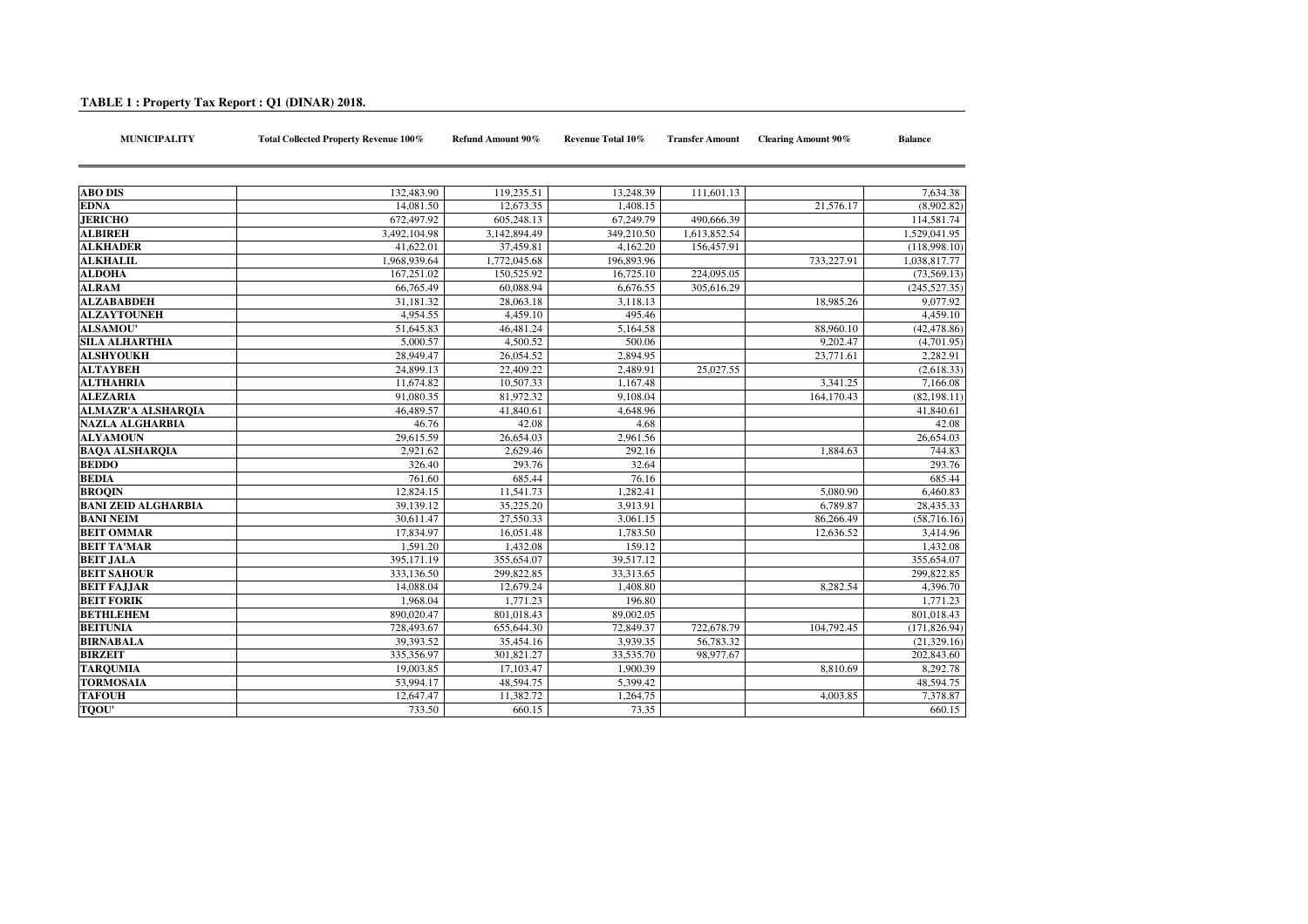| JABA'                   | 10,186.18     | 9,167.56      | 1,018.62     |              |              | 9,167.56      |
|-------------------------|---------------|---------------|--------------|--------------|--------------|---------------|
| JABA' - JENIN           | 540.00        | 486.00        | 54.00        |              | 12,877.43    | (12, 391.43)  |
| <b>JAMROURA</b>         | 18,248.00     | 16,423.20     | 1,824.80     |              |              | 16,423.20     |
| <b>JENIN</b>            | 878,851.62    | 790,966.46    | 87,885.16    |              | 317,342.31   | 473,624.15    |
| <b>JAYOUSS</b>          | 4,605.07      | 4,144.56      | 460.51       |              |              | 4,144.56      |
| <b>HABLEH</b>           | 15,731.93     | 14,158.74     | 1,573.19     |              | 11,573.35    | 2,585.39      |
| <b>HALHOUL</b>          | 92,021.21     | 82,819.08     | 9,202.12     |              | 26,053.37    | 56,765.71     |
| <b>KHARAS</b>           | 12,805.11     | 11,524.60     | 1,280.51     |              | 22,583.21    | (11,058.61)   |
| <b>DOURA</b>            | 315,904.04    | 284,313.63    | 31,590.40    |              |              | 284,313.63    |
| <b>DEIR RSTIA</b>       | 653.62        | 588.26        | 65.36        |              | 426.24       | 162.02        |
| <b>DEIE ALGHSOUN</b>    | 22,768.91     | 20,492.02     | 2,276.89     |              | 31,722.46    | (11, 230.44)  |
| <b>DEIE DIBWAN</b>      | 83,579.73     | 75,221.76     | 8,357.97     |              |              | 75,221.76     |
| <b>RAMALLAH</b>         | 3,822,827.30  | 3,440,544.57  | 382,282.73   | 1,271,457.75 |              | 2,169,086.82  |
| <b>RAWABI</b>           | 91,305.00     | 82,174.50     | 9,130.50     |              |              | 82,174.50     |
| <b>ZEITA</b>            | 1,446.39      | 1,301.75      | 144.64       |              | 1,307.38     | (5.63)        |
| <b>SABASTIA</b>         | 6,320.08      | 5,688.07      | 632.01       |              | 7,356.52     | (1,668.45)    |
| <b>SURDA - ABOQASH</b>  | 172,174.43    | 154,956.99    | 17,217.44    |              |              | 154,956.99    |
| SA'IR                   | 5,337.32      | 4,803.59      | 533.73       |              |              | 4,803.59      |
| <b>SALFIT</b>           | 140,049.86    | 126,044.88    | 14,004.99    |              | 74,460.59    | 51,584.29     |
| <b>SILWAD</b>           | 96,252.44     | 86,627.19     | 9,625.24     | 222,795.70   |              | (136, 168.51) |
| <b>SINGEL</b>           | 330.01        | 297.01        | 33.00        |              |              | 297.01        |
| <b>SILET ALTHAHER</b>   | 8,768.65      | 7,891.78      | 876.86       |              | 5,363.83     | 2,527.95      |
| <b>SORIF</b>            | 40,234.91     | 36,211.42     | 4,023.49     |              | 20,333.18    | 15,878.24     |
| <b>TAMMOUN</b>          | 138.72        | 124.85        | 13.87        |              |              | 124.85        |
| <b>TOUBASS</b>          | 152,641.71    | 137, 377.54   | 15,264.17    |              |              | 137, 377.54   |
| <b>TOULKAREM</b>        | 777,217.65    | 699,495.88    | 77,721.76    |              | 224,716.25   | 474,779.63    |
| ATIL                    | 17,379.82     | 15,641.84     | 1,737.98     |              | 1,190.41     | 14,451.43     |
| <b>AJJEH</b>            | 17,177.92     | 15,460.13     | 1.717.79     |              |              | 15,460.13     |
| <b>ARRABA</b>           | 16,095.28     | 14,485.76     | 1,609.53     |              | 17,278.98    | (2,793.22)    |
| <b>ALOBEIDIA</b>        | 17.538.05     | 15.784.24     | 1.753.80     |              | 14,344.87    | 1,439.37      |
| <b>AZZOUN</b>           | 19,392.94     | 17,453.65     | 1,939.29     |              | 1.702.99     | 15,750.66     |
| <b>ASIRA ALSHAMALIA</b> | 38,085.98     | 34,277.38     | 3,808.60     | 98,758.10    |              | (64, 480.72)  |
| <b>ATARA</b>            | 11,933.53     | 10,740.18     | 1.193.35     | 22,659.95    |              | (11, 919.77)  |
| <b>AQABA</b>            | 8.352.24      | 7,517.01      | 835.22       |              | 3.970.39     | 3,546.62      |
| <b>ALLAR</b>            | 184.96        | 166.46        | 18.50        |              |              | 166.46        |
| <b>ANABTA</b>           | 43,733.12     | 39,359.81     | 4,373.31     |              | 20,657.76    | 18,702.05     |
| <b>QABATIA</b>          | 56,491.67     | 50,842.50     | 5,649.17     |              | 40,477.09    | 10,365.41     |
| <b>OALOILIA</b>         | 361,355.91    | 325,220.32    | 36,135.59    |              | 174,194.75   | 151,025.57    |
| <b>KOFR ALLIBAD</b>     | 423.37        | 381.04        | 42.34        |              |              | 381.04        |
| <b>KOFR THELTH</b>      | 7,118.56      | 6,406.71      | 711.86       |              | 9.998.50     | (3,591.79)    |
| <b>KOFR RAI</b>         | 10.539.55     | 9,485.60      | 1,053.96     |              | 22,778.45    | (13, 292.85)  |
| <b>KISAN</b>            | 180.88        | 162.79        | 18.09        |              |              | 162.79        |
| <b>NABLUS</b>           | 2,571,530.80  | 2,314,377.72  | 257,153.08   | 1,810,460.25 |              | 503,917.47    |
| <b>NAHALIN</b>          | 598.40        | 538.56        | 59.84        |              |              | 538.56        |
| YATTA                   | 104,376.48    | 93.938.83     | 10.437.65    |              | 57,073.63    | 36,865.20     |
| YA'BAD                  | 28,441.65     | 25,597.49     | 2,844.17     | 37,307.53    | 16,742.65    | (28, 452.70)  |
| Total                   | 19,913,173.33 | 17,921,856.00 | 1,991,317.33 | 7,269,195.92 | 2,438,309.73 | 8,214,350.35  |

**Actual Exchange Rate: 4.962**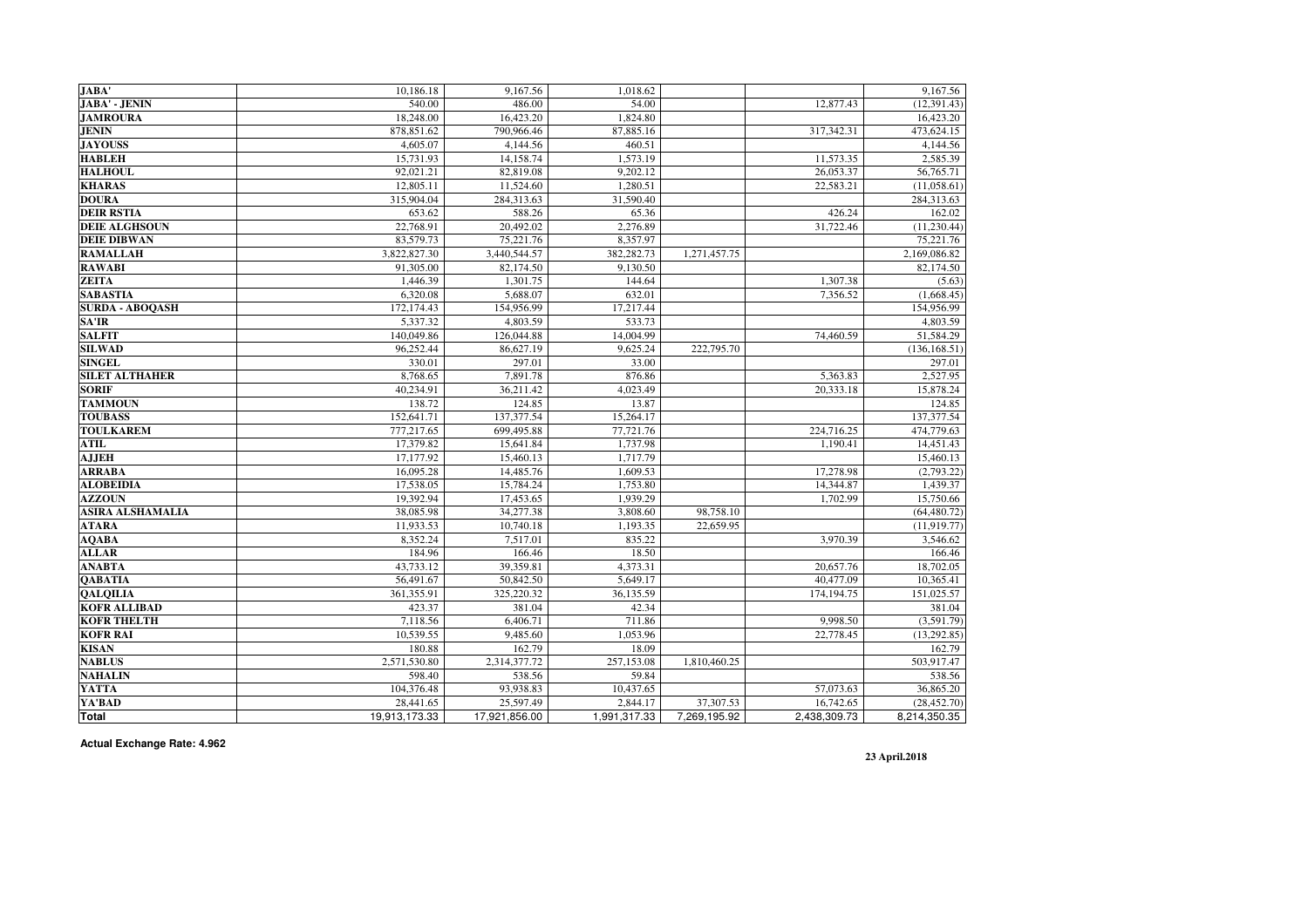## **Vocation Liscences Report : First Quarter (NIS), 2018.**

| <b>MUNICIPALITY</b>                | Total Collected Liscences Revenue 100% | Refund Amount 90%  | Revenue Total 10% Clearing Amount |           | <b>Transfer Amount 90%</b> | <b>Balance</b>     |
|------------------------------------|----------------------------------------|--------------------|-----------------------------------|-----------|----------------------------|--------------------|
|                                    |                                        |                    |                                   |           |                            |                    |
| <b>ABO DIS</b>                     | 19,729.50                              | 17,756.55          | 1,972.95                          |           |                            |                    |
|                                    | 12,970.00                              | 11,673.00          | 1,297.00                          |           |                            | 17,756.55          |
| <b>EDNA</b><br><b>JERICHO</b>      |                                        |                    |                                   |           |                            | 11,673.00          |
|                                    | 250,177.50                             | 225,159.75         | 25,017.75                         |           |                            | 225,159.75         |
| <b>ALBIREH</b>                     | 1,062,240.38                           | 956,016.34         | 106,224.04                        |           |                            | 956,016.34         |
| <b>JAROUSHIA</b><br><b>ALJDIRA</b> | 392.00<br>1,225.00                     | 352.80<br>1,102.50 | 39.20<br>122.50                   |           |                            | 352.80<br>1,102.50 |
|                                    |                                        |                    |                                   |           |                            |                    |
| <b>ALJALAZON</b>                   | 3,645.00                               | 3,280.50           | 364.50                            |           |                            | 3,280.50           |
| ALJALAMEH                          | 310.00<br>1,336.00                     | 279.00<br>1.202.40 | 31.00<br>133.60                   |           |                            | 279.00<br>1.202.40 |
| <b>ALKHASS</b>                     |                                        |                    |                                   |           |                            |                    |
| <b>ALKHADER</b>                    | 33,813.50                              | 30,432.15          | 3,381.35                          |           |                            | 30,432.15          |
| <b>ALKHALIL</b>                    | 1,427,894.50                           | 1,285,105.05       | 142,789.45                        | 94,428.00 |                            | 1,190,677.05       |
| <b>ALDOHA</b>                      | 133,528.50                             | 120,175.65         | 13,352.85                         |           |                            | 120,175.65         |
| <b>ALRRAM</b>                      | 55,577.00                              | 50,019.30          | 5,557.70                          |           |                            | 50,019.30          |
| <b>ALRAMA</b>                      | 1,056.00                               | 950.40             | 105.60                            |           |                            | 950.40             |
| <b>ALZAWYA</b>                     | 1,477.00                               | 1,329.30           | 147.70                            |           |                            | 1,329.30           |
| <b>ALZABABDEH</b>                  | 7,630.00                               | 6,867.00           | 763.00                            | 904.50    |                            | 5,962.50           |
| <b>ALSAMOU'</b>                    | 69,574.75                              | 62,617.28          | 6,957.48                          | 270.00    |                            | 62,347.28          |
| SAWAHRA ALSHARQIA                  | 1.208.00                               | 1.087.20           | 120.80                            |           |                            | 1.087.20           |
| SILA ALHARTHIA                     | 4,272.00                               | 3,844.80           | 427.20                            |           |                            | 3,844.80           |
| <b>ALSHYOUKH</b>                   | 74,602.00                              | 67,141.80          | 7,460.20                          | 5,391.00  |                            | 61,750.80          |
| ALTAYBEH                           | 2,296.00                               | 2,066.40           | 229.60                            |           | 1,108.80                   | 957.60             |
| ALTHAHRIA                          | 132,143.50                             | 118,929.15         | 13,214.35                         | 7,992.00  |                            | 110,937.15         |
| <b>ALOBEIDIA</b>                   | 352.50                                 | 317.25             | 35.25                             | 1,129.50  |                            | (812.25)           |
| <b>ALARROUB</b>                    | 1,336.00                               | 1,202.40           | 133.60                            |           |                            | 1,202.40           |
| <b>ALEZARIA</b>                    | 58,083.00                              | 52,274.70          | 5,808.30                          | 7,020,00  |                            | 45,254.70          |
| <b>ALFARAA</b>                     | 3,866.00                               | 3,479.40           | 386.60                            |           |                            | 3,479.40           |
| <b>FANDAQOMIA</b>                  | 9,780.50                               | 8,802.45           | 978.05                            |           |                            | 8,802.45           |
| <b>ALMAZRA'A ALSHARQIA</b>         | 2,656.00                               | 2,390.40           | 265.60                            |           |                            | 2,390.40           |
| ALMAZR'A ALQABLIA                  | 160.00                                 | 144.00             | 16.00                             |           |                            | 144.00             |
| <b>ALMASARA</b>                    | 1,336.00                               | 1,202.40           | 133.60                            |           |                            | 1,202.40           |
| <b>ALNABI ELYASS</b>               | 7,408.00                               | 6,667.20           | 740.80                            |           |                            | 6,667.20           |
| <b>WALAJA</b>                      | 3,448.00                               | 3.103.20           | 344.80                            |           |                            | 3.103.20           |
| <b>ALYAMOUN</b>                    | 10,221.00                              | 9,198.90           | 1,022.10                          |           |                            | 9,198.90           |
| <b>OSARIN</b>                      | 528.00                                 | 475.20             | 52.80                             |           |                            | 475.20             |
| <b>BAQA ALSHARQIA</b>              | 9,832.00                               | 8,848.80           | 983.20                            |           |                            | 8,848.80           |
| <b>BATIR</b>                       | 800.00                                 | 720.00             | 80.00                             |           |                            | 720.00             |
| <b>BEDDO</b>                       | 8,998.50                               | 8,098.65           | 899.85                            |           |                            | 8.098.65           |
| <b>BEDIA</b>                       | 29,866.50                              | 26,879.85          | 2,986.65                          | 499.50    |                            | 26,380.35          |
| <b>BARTA'A</b>                     | 1,144.00                               | 1.029.60           | 114.40                            |           |                            | 1,029.60           |
| <b>BORQA</b>                       | 112.00                                 | 100.80             | 11.20                             |           |                            | 100.80             |
| <b>BORQIN</b>                      | 10,575.00                              | 9,517.50           | 1,057.50                          |           |                            | 9,517.50           |
| <b>BORHAM</b>                      | 1,856.00                               | 1,670.40           | 185.60                            |           |                            | 1,670.40           |
| <b>BROOIN</b>                      | 992.50                                 | 893.25             | 99.25                             |           |                            | 893.25             |
| <b>BEZZARIA</b>                    | 1,809.00                               | 1,628.10           | 180.90                            | 360.00    |                            | 1,268.10           |
| <b>BERD'A</b>                      | 1,840.00                               | 1,656.00           | 184.00                            |           |                            | 1,656.00           |
| <b>BALA'A</b>                      | 3,733.50                               | 3,360.15           | 373.35                            |           |                            | 3,360.15           |
| <b>BANIZEID ALSHAROIA</b>          | 1,404.00                               | 1.263.60           | 140.40                            |           |                            | 1.263.60           |
| <b>BANI NEIM</b>                   | 8,888.00                               | 7,999.20           | 888.80                            | 10,692.00 |                            | (2,692.80)         |
| <b>BEIT EGZA</b>                   | 1,584.00                               | 1,425.60           | 158.40                            |           |                            | 1,425.60           |
| <b>BEIT OMMAR</b>                  | 17,374.50                              | 15,637.05          | 1,737.45                          | 2,250.00  |                            | 13,387.05          |
| <b>BEIT EMRIN</b>                  | 1,487.50                               | 1,338.75           | 148.75                            |           |                            | 1,338.75           |
| <b>BEIT OULA</b>                   | 16,544.00                              | 14,889.60          | 1,654.40                          |           |                            | 14,889.60          |
| <b>BEIT IBA</b>                    | 32,057.00                              | 28,851.30          | 3,205.70                          | 2,376.00  |                            | 26,475.30          |
| <b>BEIT TA'MAR</b>                 | 800.00                                 | 720.00             | 80.00                             |           |                            | 720.00             |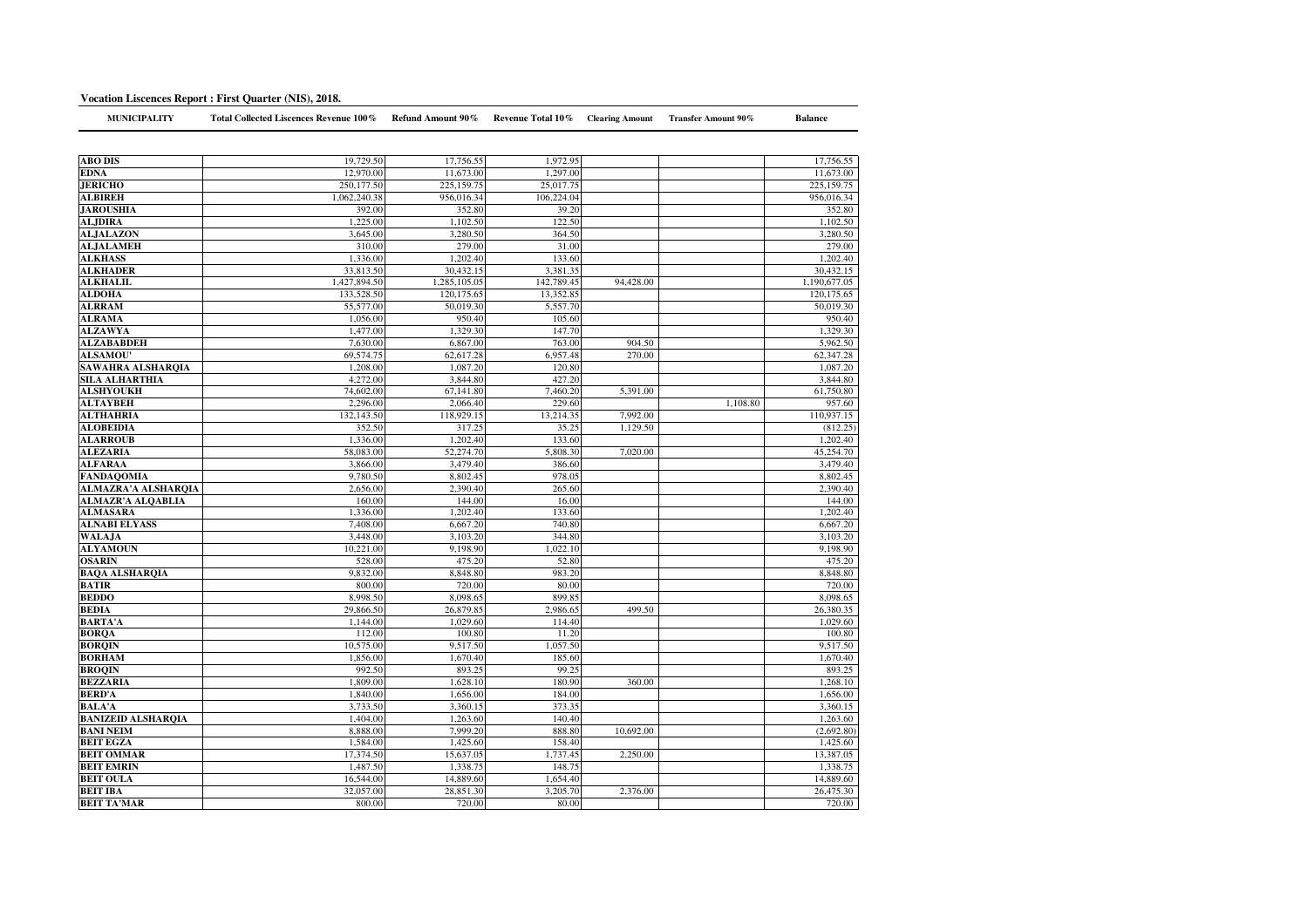| <b>BEIT JALA</b>                   | 170,197.00         | 153,177.30         | 17,019.70       |           |            | 153,177.30         |
|------------------------------------|--------------------|--------------------|-----------------|-----------|------------|--------------------|
| <b>BEIT HASAN</b>                  | 1.920.00           | 1,728.00           | 192.00          |           |            | 1,728.00           |
| <b>BEIT DAJAN</b>                  | 688.00             | 619.20             | 68.80           |           |            | 619.20             |
| <b>BEIT SAHOUR</b>                 | 204,768.50         | 184,291.65         | 20,476.85       |           |            | 184,291.65         |
| <b>BEITOUR ALTAHTA</b>             | 207.00             | 186.30             | 20.70           |           |            | 186.30             |
| <b>BEIT SIRA</b>                   | 1,608.00           | 1,447.20           | 160.80          |           |            | 1,447.20           |
| <b>BEIT ANAN</b>                   | 800.00             | 720.00             | 80.00           |           |            | 720.00             |
| <b>BEIT AWWA</b>                   | 5,356.00           | 4,820.40           | 535.60          | 936.00    |            | 3,884.40           |
| <b>BEIT FAJJAR</b>                 | 61,321.00          | 55,188.90          | 6,132.10        | 5.850.00  |            | 49,338.90          |
| <b>BEIT FORIK</b>                  | 15,517.00          | 13,965.30          | 1,551.70        |           |            | 13,965.30          |
| <b>BEIT QAD</b>                    | 2,480.00           | 2,232.00           | 248.00          |           |            | 2,232.00           |
| <b>BEIT KAHEL</b>                  | 11,176.00          | 10,058.40          | 1,117.60        |           |            | 10,058.40          |
| <b>BETHLEHEM</b>                   | 518,225.50         | 466,402.95         | 51,822.55       |           |            | 466,402.95         |
| <b>BEIT LIOIA</b>                  | 1,376.00           | 1,238.40           | 137.60          |           |            | 1,238.40           |
| <b>BEIT WAZAN</b>                  | 528.00             | 475.20             | 52.80           |           |            | 475.20             |
| <b>BEITA</b>                       | 20,348.00          | 18,313.20          | 2,034.80        |           |            | 18,313.20          |
| <b>BETELLO</b>                     | 1,510.00           | 1,359.00           | 151.00          |           |            | 1,359.00           |
| <b>BEITUNIA</b>                    | 77,925.00          | 70.132.50          | 7.792.50        |           | 111.215.25 | (41.082.75)        |
| <b>BETIN</b>                       | 1,608.00           | 1,447.20           | 160.80          |           |            | 1,447.20           |
| <b>BIRZEIT</b>                     | 26.313.00          | 23.681.70          | 2.631.30        |           |            | 23,681.70          |
| <b>BIRNABALA</b>                   | 6,391.00           | 5,751.90           | 639.10          |           |            | 5,751.90           |
| <b>BIR ALBASHA</b>                 | 1,336.00           | 1,202.40           | 133.60          |           |            | 1.202.40           |
| <b>TARQUMIA</b>                    | 36,990.50          | 33,291.45          | 3,699.05        |           |            | 33,291.45          |
| <b>JANNATA</b>                     | 1,453.50           | 1.308.15           | 145.35          |           |            | 1.308.15           |
| <b>TORMOSAYA</b>                   | 5,712.00           | 5,140.80           | 571.20          |           |            | 5,140.80           |
| <b>TA'NAK</b>                      | 1,608.00           | 1,447.20           | 160.80          |           |            | 1,447.20           |
| <b>TAFOUH</b>                      | 2,193.00           | 1,973.70           | 219.30          | 468.00    |            | 1,505.70           |
| <b>TQOU'</b>                       | 3.992.00           | 3.592.80           | 399.20          |           |            | 3.592.80           |
| JABA'                              | 2,143.00           | 1,928.70           | 214.30          |           |            | 1,928.70           |
| <b>JIFNA</b>                       | 6,319.00           | 5,687.10           | 631.90          |           |            | 5,687.10           |
| <b>JALBOUN</b>                     | 800.00             | 720.00             | 80.00           |           |            | 720.00             |
| <b>JAMA'IN</b>                     | 664.00             | 597.60             | 66.40           |           |            | 597.60             |
| <b>JENIN</b>                       | 619,638.00         | 557,674.20         | 61,963.80       | 10,948.50 |            | 546,725.70         |
| <b>JAYOUSS</b><br><b>JINSAFOUT</b> | 800.00<br>1,215.50 | 720.00<br>1,093.95 | 80.00<br>121.55 |           |            | 720.00<br>1,093.95 |
| <b>HABLEH</b>                      | 6,850.50           | 6,165.45           | 685.05          | 3,366.00  |            | 2,799.45           |
| <b>HIZMA</b>                       | 800.00             | 720.00             | 80.00           |           | 720.00     |                    |
| <b>HALHOUL</b>                     | 37,046.50          | 33,341.85          | 3,704.65        |           |            | 33,341.85          |
| <b>HOWARA</b>                      | 6,530.00           | 5,877.00           | 653.00          |           |            | 5,877.00           |
| <b>HOSAN</b>                       | 1,963.50           | 1,767.15           | 196.35          |           |            | 1,767.15           |
| <b>KHARASS</b>                     | 136.00             | 122.40             | 13.60           |           |            | 122.40             |
| <b>KHERBET ABO FALAH</b>           | 1,608.00           | 1,447.20           | 160.80          |           |            | 1,447.20           |
| <b>KHARBATHA ALMOSBAH</b>          | 392.00             | 352.80             | 39.20           |           |            | 352.80             |
| <b>KHARBATHA BANI HARE</b>         | 848.00             | 763.20             | 84.80           |           |            | 763.20             |
| <b>DAR SALAH</b>                   | 4.969.00           | 4.472.10           | 496.90          | 1,188.00  |            | 3.284.10           |
| <b>DOURA</b>                       | 158,989.00         | 143,090.10         | 15,898.90       |           |            | 143,090.10         |
| <b>DOURA ALQARE'</b>               | 2,169.00           | 1.952.10           | 216.90          |           |            | 1,952.10           |
| <b>DEIR IBZI'</b>                  | 2,902.00           | 2,611.80           | 290.20          |           | 2,240.55   | 371.25             |
| <b>DEIR ABO DA'IF</b>              | 398.00             | 358.20             | 39.80           |           |            | 358.20             |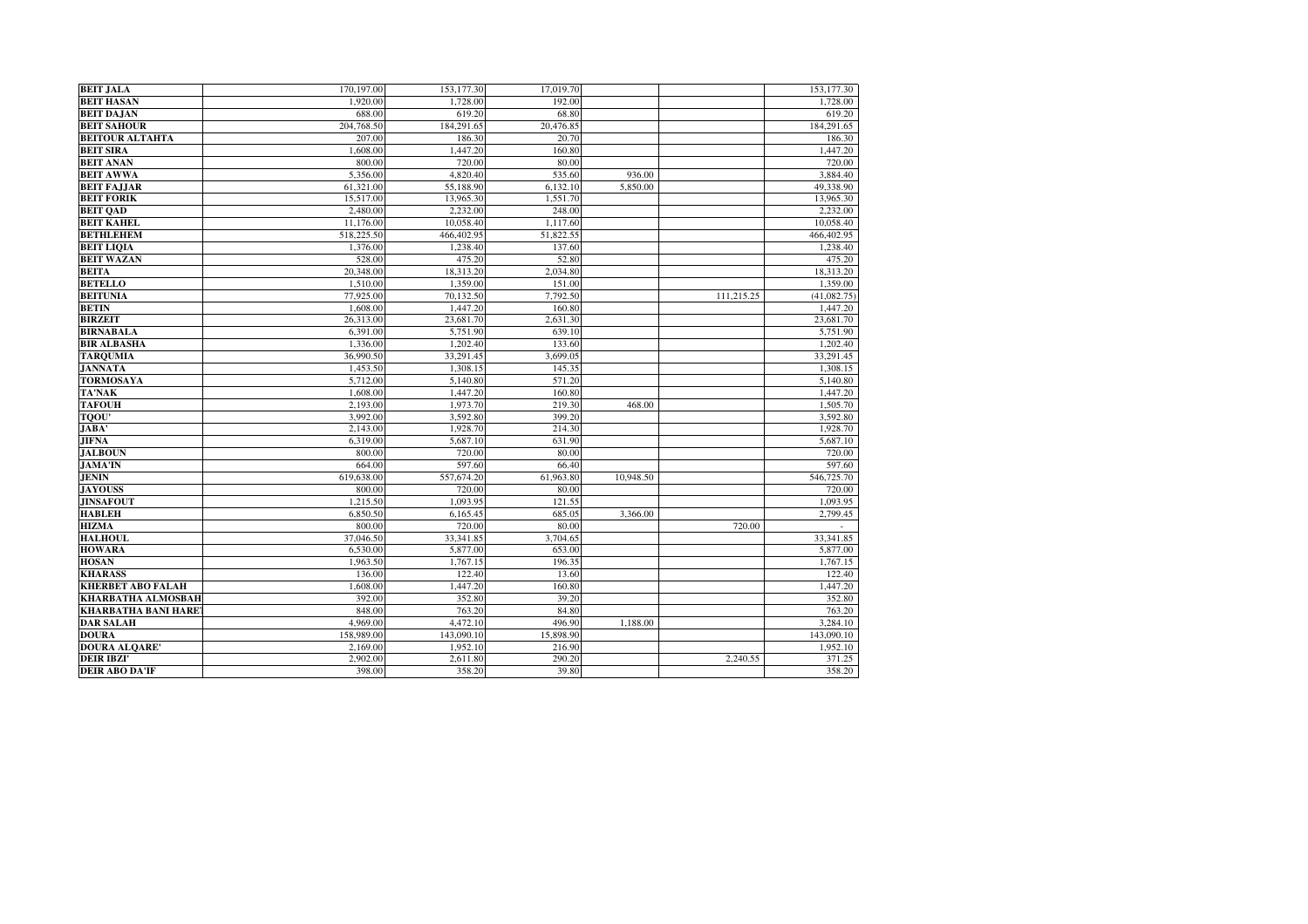| <b>DEIR ABU MASHA'AL</b>       | 344.00             | 309.60             | 34.40           | 126.00    |           | 183.60               |
|--------------------------------|--------------------|--------------------|-----------------|-----------|-----------|----------------------|
| <b>DEIR ALGHSOUN</b>           | 6,916.00           | 6,224.40           | 691.60          | 520.00    |           | 5,704.40             |
| <b>DIR DIBWAN</b>              | 5.354.00           | 4,818.60           | 535.40          |           |           | 4,818.60             |
| <b>DEIR NTHAM</b>              | 289.00             | 260.10             | 28.90           |           |           | 260.10               |
| <b>DEIR SHARAF</b>             | 5.632.00           | 5.068.80           | 563.20          |           |           | 5,068.80             |
| <b>DEIR OADDIS</b>             | 612.00             | 550.80             | 61.20           |           |           | 550.80               |
| <b>RAS ATIEH</b>               | 1,558.00           | 1.402.20           | 155.80          |           |           | 1.402.20             |
| <b>RAS KARKAR</b>              | 1,872.00           | 1,684.80           | 187.20          |           |           | 1,684.80             |
| <b>RAFAT</b>                   | 4,582.50           | 4,124.25           | 458.25          |           |           | 4,124.25             |
| <b>RAMALLAH</b>                | 1,059,994.50       | 953,995.05         | 105,999.45      |           | 29,277.00 | 924,718.05           |
| <b>ROJIB</b>                   | 2,077.50           | 1,869.75           | 207.75          |           |           | 1,869.75             |
| ZAWATA                         | 229.50             | 206.55             | 22.95           |           |           | 206.55               |
| <b>SABASTIA</b>                | 76.50              | 68.85              | 7.65            |           |           | 68.85                |
| <b>ZBOUBA</b>                  | 1,106.00           | 995.40             | 110.60          |           |           | 995.40               |
| ZA'TARA                        | 3,720.00           | 3,348.00           | 372.00          |           |           | 3,348.00             |
| <b>ZEITA</b>                   | 1,584.00           | 1,425.60           | 158.40          |           |           | 1,425.60             |
| <b>SALEM</b>                   | 800.00             | 720.00             | 80.00           |           |           | 720.00               |
| <b>SURDA - ABOOASH</b>         | 10,362.00          | 9,325.80           | 1.036.20        |           |           | 9.325.80             |
| <b>SARTA</b>                   | 1,144.00           | 1.029.60           | 114.40          |           |           | 1,029.60             |
| SA'IR                          | 4,442.50           | 3,998.25           | 444.25          |           |           | 3,998.25             |
| <b>SALFIT</b>                  | 57,222.00          | 51,499.80          | 5,722.20        | 405.00    |           | 51,094.80            |
| <b>SILWAD</b>                  | 686.00             | 617.40             | 68.60           |           | 2,263.50  | (1,646.10)           |
| <b>SINGIL</b>                  | 112.00             | 100.80             | 11.20           |           |           | 100.80               |
| <b>SAIRIS</b>                  | 81.00              | 72.90              | 8.10            |           |           | 72.90                |
| <b>SILET ALTHAHER</b>          | 3,812.00           | 3,430.80           | 381.20          |           |           | 3,430.80             |
| <b>SHOOBA</b>                  | 800.00             | 720.00             | 80.00           |           |           | 720.00               |
| <b>SANOUR</b>                  | 1.995.50           | 1,795.95           | 199.55          |           |           | 1,795.95             |
| <b>SAFFA</b>                   | 875.50             | 787.95             | 87.55           |           |           | 787.95               |
| <b>SARRA</b>                   | 664.00             | 597.60             | 66.40           |           |           | 597.60               |
| <b>SORIF</b>                   | 416.00             | 374.40             | 41.60           |           |           | 374.40               |
| <b>SAIDA</b>                   | 1,144.00           | 1,029.60           | 114.40          |           |           | 1,029.60             |
| <b>SIR</b>                     | 1,336.00           | 1.202.40           | 133.60          |           |           | 1.202.40             |
| <b>TAMMOUN</b>                 | 440.00             | 396.00             | 44.00           |           |           | 396.00               |
| <b>TOUBASS</b>                 | 79,552.00          | 71,596.80          | 7,955.20        |           |           | 71,596.80            |
| <b>TOURA ALGHARBIA</b>         | 272.00             | 244.80             | 27.20           |           |           | 244.80               |
| <b>TOULKAREM</b>               | 382,993.90         | 344,694.51         | 38,299.39       | 30,177.00 |           | 314,517.51           |
| <b>ABOUD</b>                   | 360.00             | 324.00             | 36.00           |           |           | 324.00               |
| <b>ABWEN</b>                   | 1,336.00           | 1,202.40           | 133.60          |           |           | 1,202.40             |
| ATIL                           | 7.598.00           | 6,838.20           | 759.80          |           |           | 6.838.20             |
| AJJA                           | 17,220.00          | 15,498.00          | 1,722.00        |           |           | 15,498.00            |
| <b>AJJOUL</b>                  | 441.00             | 396.90             | 44.10           |           |           | 396.90               |
| <b>ARRABA</b>                  | 5,153.00           | 4,637.70           | 515.30          |           |           | 4,637.70             |
| <b>AZBET JAL'OUD</b>           | 112.00             | 100.80             | 11.20           |           |           | 100.80               |
| <b>AZBET SALMAN</b>            | 1,944.00           | 1,749.60           | 194.40          |           |           | 1,749.60             |
| <b>AZMOUT</b><br><b>AZZOUN</b> | 1,608.00           | 1,447.20           | 160.80          |           |           | 1.447.20<br>4,941.90 |
| <b>AZZOUN ATMA</b>             | 5,491.00<br>800.00 | 4,941.90<br>720.00 | 549.10<br>80.00 |           |           | 720.00               |
| <b>ASIRA ALSHAMALIA</b>        |                    |                    |                 |           |           |                      |
|                                | 11,115.00          | 10,003.50          | 1,111.50        |           |           | 10,003.50            |
| <b>ATARA</b>                   | 2.965.00           | 2,668.50           | 296.50          |           | 1,628.10  | 1.040.40             |